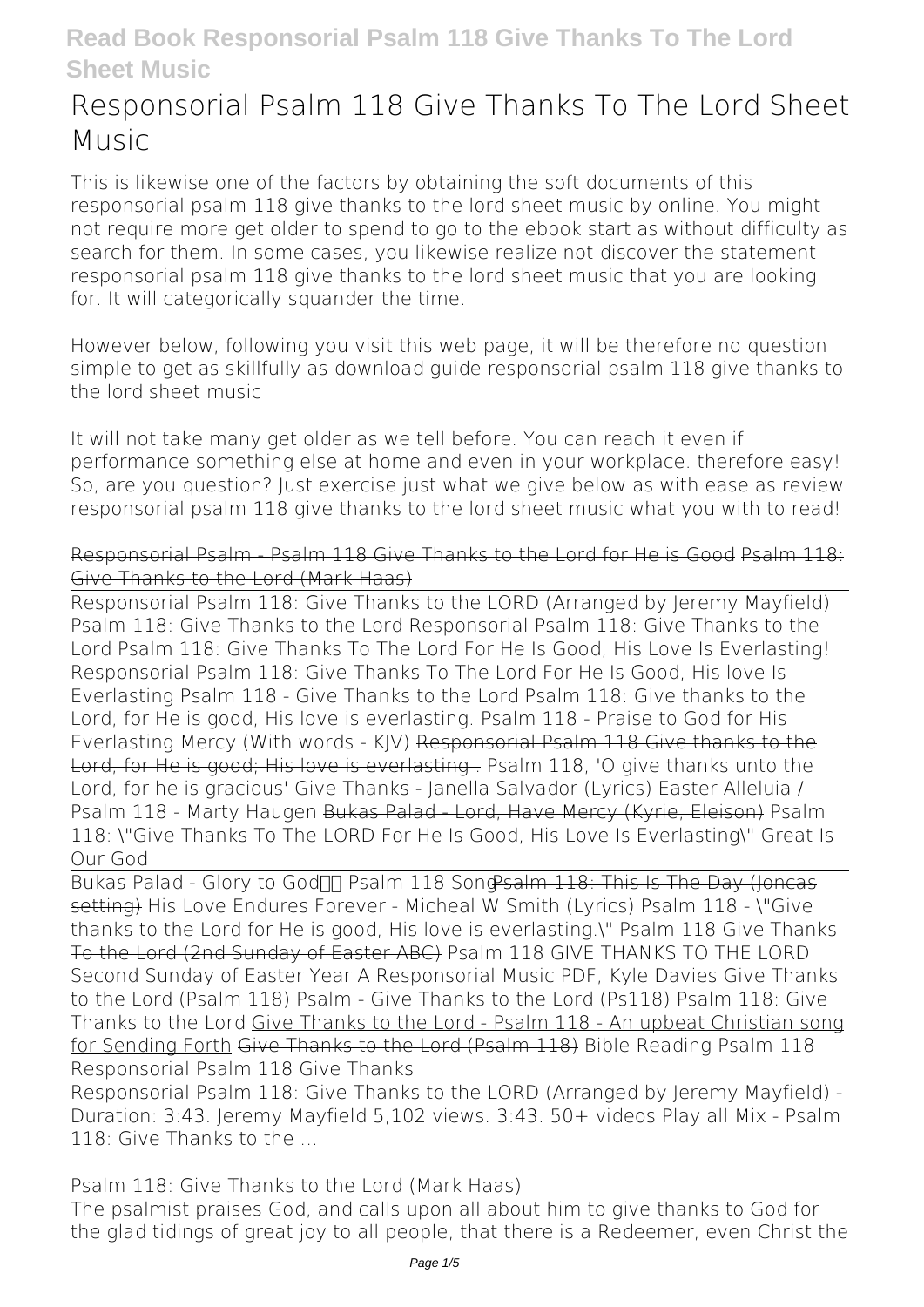Lord. In him the covenant of grace is made sure and everlasting.

*Psalm 118 - Give Thanks - U.S.Bible Society*

Responsorial Psalm – Psalms 118:1-2, 16-17, 22-23. R. This is the day the Lord has made; let us rejoice and be glad. Give thanks to the LORD, for he is good, for his mercy endures forever. Let the house of Israel say, "His mercy endures forever." R. This is the day the Lord has made; let us rejoice and be glad.

*Responsorial Psalm Psalms 118:1-2, 16-17, 22-23.*

Ps. 118:2-4, 13-15, 22-24 on 2nd Sunday after Easter, ABC - Chabanel Responsorial Psalms  $\Pi$  YEAR A  $\Pi$  YEAR B  $\Pi$  YEAR C  $\Pi$  R. Give thanks to the Lord, for he is good, his love is everlasting.

*Ps. 118:2-4, 13-15, 22-24 on 2nd Sunday after Easter, ABC ...*

Psalm 118: This Is the Day/Give Thanks to the Lord. SHIPPING NOTICE: Product orders and previous orders of missal support materials may be delayed 2–3 weeks after the first Sunday of Advent. Due to processing and shipping delays, orders hoping to be received by Christmas should be placed before 12/7 (standard shipping) or 12/17 (expedited shipping).

*Psalm 118: This Is the Day/Give Thanks to the Lord - Songs ...*

PSALM 118 \* Hymn of Thanksgiving I. 1 Give thanks to the LORD, for he is good, a. his mercy endures forever. 2 Let Israel say: his mercy endures forever. 3 Let the house of Aaron say, his mercy endures forever. 4 Let those who fear the LORD say, b. his mercy endures forever. II. 5 In danger I called on the LORD; the LORD answered me and set me free.

*Psalms, PSALM 118 | USCCB*

1 Give thanks to the Lord, ( A) for he is good; ( B) his love endures forever. ( C) 2 Let Israel say: (D) "His love endures forever.".

*Psalm 118 NIV - Give thanks to the LORD, for he is - Bible ...*

Give Thanks To The Lord (Psalm 118) Victor Rodriguez (Psalms And Acclamations: Easter 2017) Download sheet music for Give Thanks To The Lord (Psalm 118) by Victor Rodriguez, from the album Psalms And Acclamations: Easter 2017. Arranged in the key of F. Products for this song include lead sheets.

*Give Thanks To The Lord (Psalm 118) - Victor Rodriguez ...* Responsorial Psalm 118 Give Thanks To The Lord Sheet Music Psalm 118: Give Thanks to the Lord (Mark Haas) Give thanks to the LORD, for he is good, for his mercy endures forever. It is better to

*Responsorial Psalm 118 Give Thanks To The Lord Sheet Music* Give thanks to the Lord for he is good First Line: Alleluia. Give thanks to the Lord for he is good Tune Title: [Alleluia. Give thanks to the Lord for he is good] Scripture: Psalm 118 Date: 1986 Subject: Easter Triduum | Easter Vigil

*Psalm 118 (Antiphonal) | Hymnary.org*

Psalm 118 A thanksgiving liturgy accompanying a procession of the king and the people into the Temple precincts. After an invocation in the form of a litany ( Ps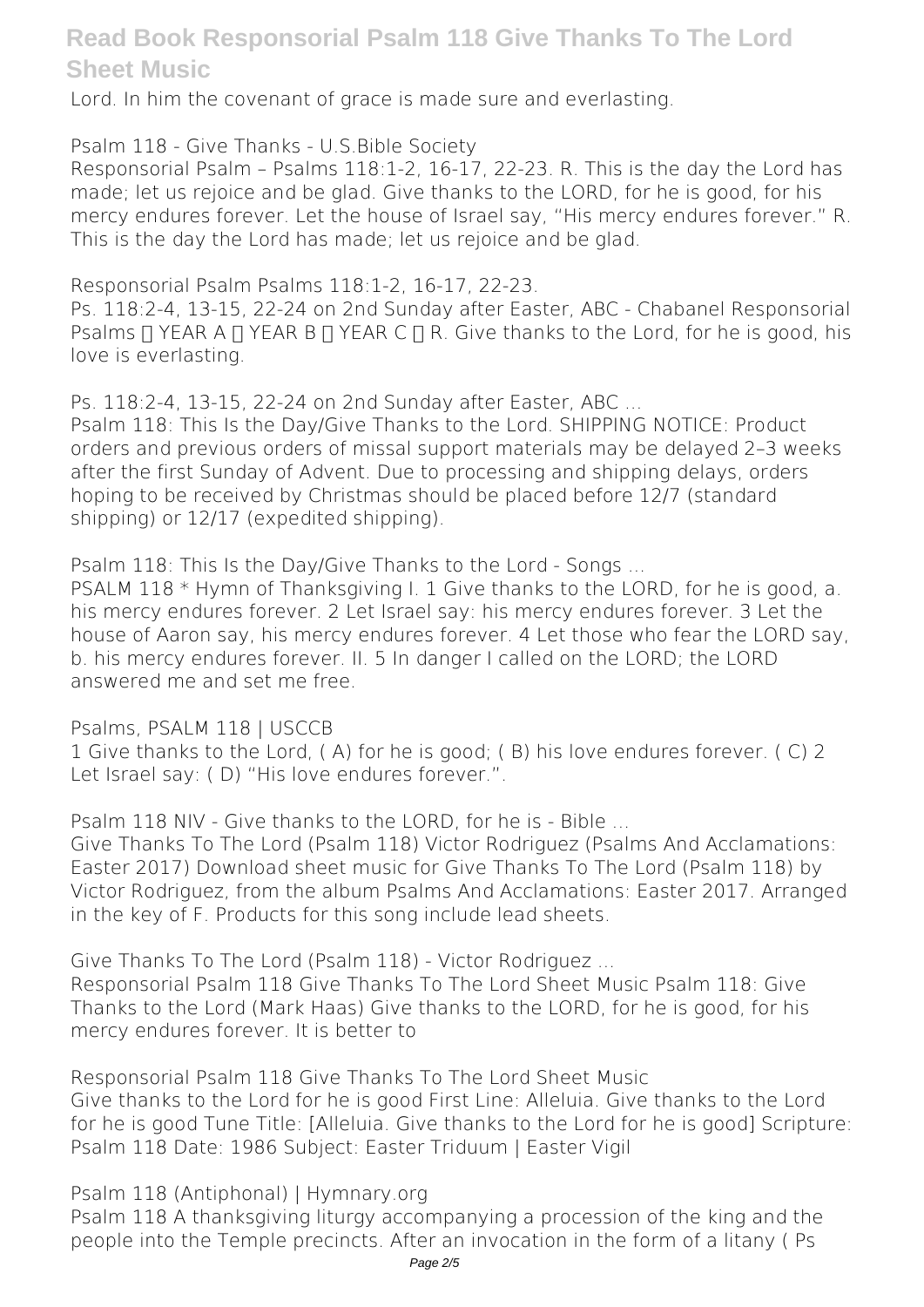118:1–4 ), the psalmist (very likely speaking in the name of the community) describes how the people confidently implored God's help ( Ps 118:5–9) when hostile peoples threatened its life ( Ps 118:10–14 ); vividly God's rescue is recounted ( Ps 118:15–18 ).

*Psalm 118 NABRE - Psalm 118 Hymn of Thanksgiving I - Give ...* Psalm 118 Give thanks to the LORD, for he is good; his love endures forever. Let Israel say: "His love endures forever." Read verse in New International Version

*Psalm 118 - NIV Bible - Give thanks to the LORD, for he is ...* Give thanks to the LORD, for he is good, for his mercy endures forever. It is better to take refuge in the LORD than to trust in man.

*Memorial of Saint Francis Xavier, Priest | USCCB*

O give thanks to the LORD; for he is good: for his mercy endures for ever. Psalm 118:1 O give thanks unto the LORD; for he is good: because his mercy endureth for ever.. Psalm 103:17 But the mercy of the LORD is from everlasting to everlasting upon them that fear him, and his righteousness unto children's children;. Ezra 3:11

*Psalm 118:29 Give thanks to the LORD, for He is good; His ...* SETTING INFO ICEL Texts Psalm-Tone Verses PDF SAMPLES Lead Sheet DESIGNATED FEASTS/SOLEMNITIES Second Sunday of Easter, Year A Second Sunday of Easter, Year B Second Sunday of Easter, Year C

*Psalm 118 - Give Thanks to the Lord (Mesler) - Simply ...*

Display Title: Psalm 118: Give Thanks to the Lord First Line: Let the house of Israel say Tune Title: [Let the house of Israel say] Scripture: Psalm 118:2-4: Psalm 118:13-15; Psalm 118:22-24 Date: 2015 Subject: Courage | ; Mercy | ; Thanksgiving | ; Easter 2 | Year A; Easter 2 | Year B; Easter 2 | Year C; Service Music for Mass | Responsorial Psalm; Sunday Celebrations in the Absence of a ...

*Psalm 118: Give Thanks to the Lord | Hymnary.org*

to give thanks to the name of the LORD. In it are set up judgment seats, seats for the house of David. R/. Pray for the peace of Jerusalem! May those who love you prosper! May peace be within your walls, prosperity in your buildings. R/. Because of my relatives and friends I will say "Peace be within you!"

The simple chanted setting of Responsorial Psalms for Weekday Mass: Advent, Christmas, Lent, and Easter makes it possible for the responsorial psalm to be sung at every daily Mass during the seasons of the liturgical year. These responsorial psalms were conceived for unaccompanied singing led by a single cantor, but keyboard accompaniments and guitar chords are provided for those who desire it. Type melodies, one for each mode, are employed repeatedly for varying antiphon texts, making it easier for cantor and congregation to pick up the antiphon melodies. This unique collection of psalm music allows us to celebrate the seasons of Advent, Christmas, Lent, and Easter more fully.

LTP also publishes the Weekday Lectionary in a beautiful ritual edition. Each of the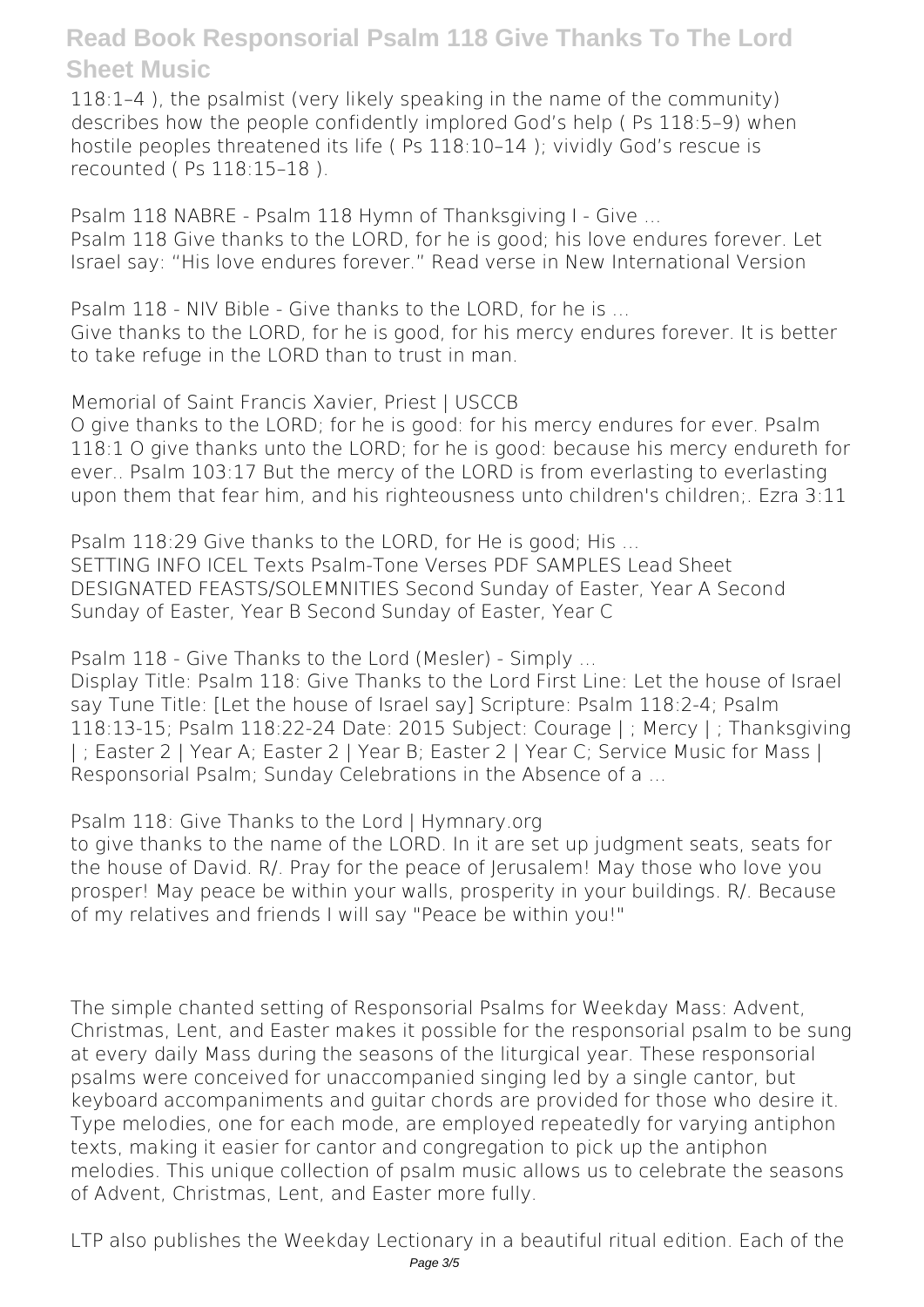three hardback volumes features a two-column format, bright white paper with large type, and three grosgrain ribbons. The sturdy binding allows the book to lie flat for proclamation. LTP's tradition of beautiful ritual book design shines through in the eye-catching gold-foil stamping that graces each cover. These ritual volumes are a wonderful addition to any place of worship. Proper of Seasons for Weekdays, Year II; Proper of Saints; Common of Saints

In these weekly reflections on the Sunday Lectionary for Year C, Verna Holyhead moves deftly between the Old and New Testament readings, providing theological context and tying the texts to contemporary concerns. As a sourcebook for pastoral ministry or a reference for personal or communal reflection, this volume will assist believers who desire to engage more deeply with the Word.

The newly approved translation of the readings for weekday Masses is now available to presiders, preachers and faithful alike in a convenient one-volume study edition. LTP's study edition of the Weekday Lectionary, although not intended for use in the liturgy, offers many of the same features as its beautiful ritual volumes. The efficient two-column layout of the readings allows the user to view the first and gospel readings and the responsorial psalm together, with few page turns. The large, clear type--the same size as that found in LTP's Sunday Lectionary study edition--is easy to read, and the book's lieflat binding allows it to remain open to the correct page while the user consults other resources and takes notes for homilies and study groups. Those who attend daily Mass regularly will want a copy of this volume for their own prayerful preparation, as will presiders, liturgists, students and preachers. Those who plan and preside at daily services of the word or communion services will also need a copy to prepare reflections and practice readings. The parish library, sacristy and office can also benefit from this practical tool for preparing and celebrating daily Mass.

The simple yet engaging format of Living LiturgyTM Sunday Missal offers the quality worship experience your parish expects. By combining essential liturgical content with the finest presentation on the market today, this affordable annual missal provides a fulfilling Sunday Mass guide for the people of todays faith communities.

Living LiturgyTM for Cantors is a new resource designed to help cantors prepare themselves to sing the responsorial psalm. This valuable book offers cantors insight into how the psalm is connected to the readings of the day as well as to their daily lives. Gaining a sense of these connections, cantors will be able to sing the psalm with greater understanding and to lead the assembly more effectively. Includes readings and responsorial psalm for all Sundays, Ash Wednesday, Holy Thursday, Good Friday, Easter Vigil Mass, and holy days of obligation throughout the liturgical year. Cantors will also find reflections connecting the psalm to the readings of the day, suggestions for spiritual preparation, and a guide for using this book.

Living LiturgyTM for Cantors is a resource to help cantors prepare themselves to sing the responsorial psalm. This book offers cantors insight into how the psalm is connected to the readings of the day as well as to their daily lives. Gaining a sense of these connections, cantors will be able to sing the psalm with greater